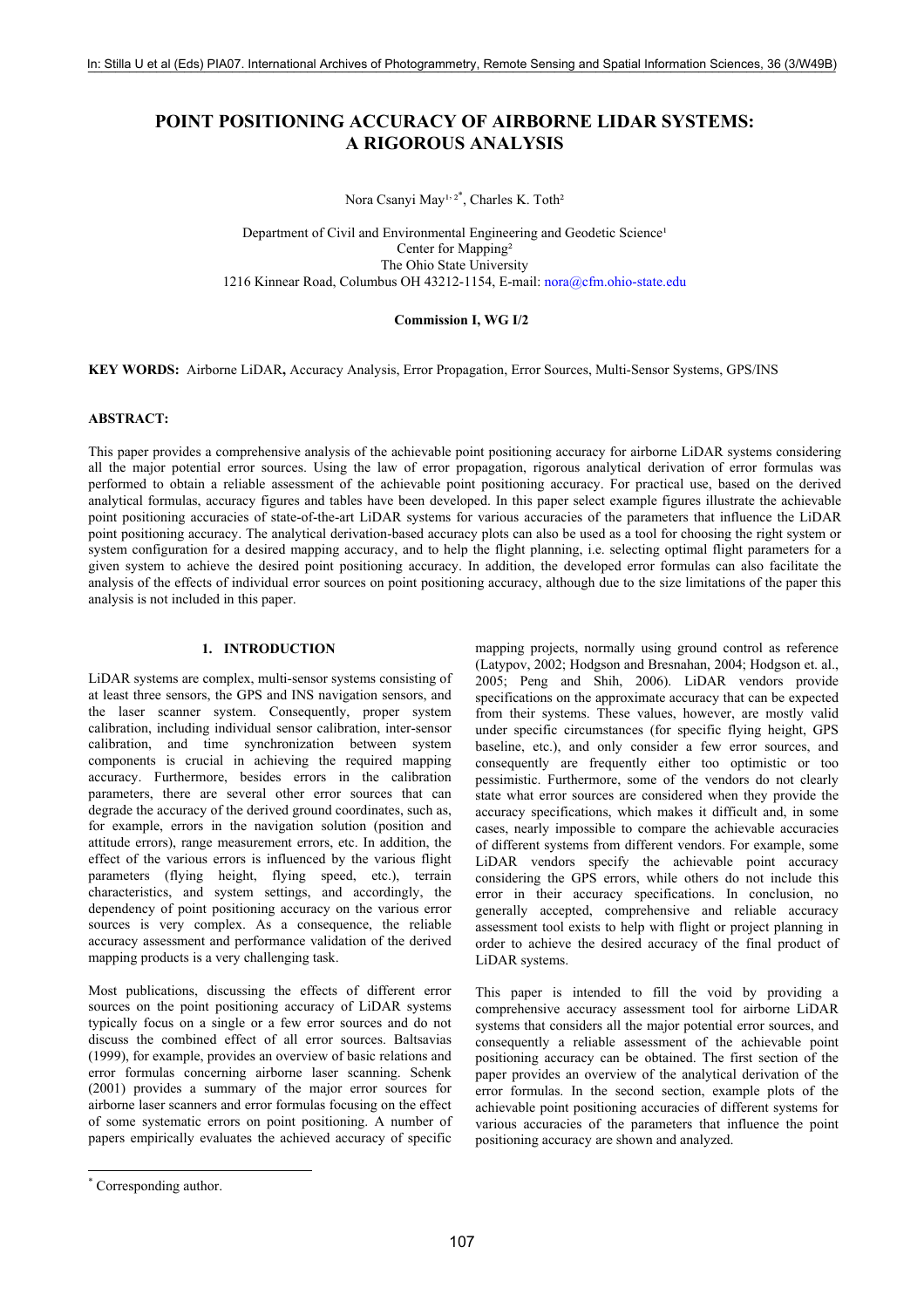## **2. RIGOROUS ERROR PROPAGATION**

To reliably determine the achievable point positioning accuracy of airborne LiDAR systems, all the major potential error sources that influence the point positioning accuracy have to be considered in the analytical derivations. The random errors listed in Table 1 were considered during the analytical derivations. The  $2<sup>nd</sup>$  column of Table 1 also shows the symbols for the respective standard deviation values as used in this paper; the laser beam divergence  $(\gamma)$  itself is obviously not an error term, however, its effect, the finite footprint size

represents an additional random error source.

| <b>Error</b> source                                       |                       | <b>Used symbol</b>                                                                |
|-----------------------------------------------------------|-----------------------|-----------------------------------------------------------------------------------|
| Navigation solution errors                                |                       |                                                                                   |
|                                                           | Position errors       | $\sigma_X$ , $\sigma_Y$ , $\sigma_Z$                                              |
|                                                           | Attitude angle errors | $\sigma$ <sub><math>\omega</math></sub> , $\sigma$ $\phi$ , $\sigma$ <sub>K</sub> |
| Errors in the determined boresight<br>misalignment angles |                       | $\sigma \omega_{b}$ , $\sigma \varphi_{b}$ , $\sigma \kappa_{b}$                  |
| Range measurement error                                   |                       | σ.                                                                                |
| Scan angle error                                          |                       | $\sigma_{\text{\tiny R}}$                                                         |
| Laser beam divergence                                     |                       |                                                                                   |

Table 1. Considered error sources

The error formulas for point positioning accuracy were derived based on the LiDAR equation (Eq.1.) via rigorous error propagation, see also Figure 1.

 $r_M = r_{M,INS} + R_{INS}^M (R_L^{INS} \cdot r_L + b_{INS})$  (1) where

$$
r_M \qquad - \qquad \qquad ^{3D} \text{ coordinates of object point in the mapping frame}
$$

 $\lambda_{RNS}^M + R_{INS}^M(R_L^{INS} \cdot r_L + b_{INS})$ *L*

*<sup>M</sup> INS r* , ― Time dependent 3D INS coordinates in the mapping frame, provided by GPS/INS (refers to the origin of the INS body frame)

 $R_{INS}^M$ Time dependent rotation matrix between the INS body and mapping frame, measured by INS

 $R_L^{INS}$  — Boresight matrix between the laser frame and INS body frame

 $r_L$  — 3D object coordinates in laser frame

 $b_{NSS}$  – Boresight offset vector

Using the law of error propagation based on the covariance matrix of the error sources listed in Table 1, the covariance matrix of the 3D LiDAR positions was derived as described in Eq. 2.

All analytical derivations were implemented in MATLAB environment; due to size limitations of this paper, the derived formulas are not shown here. The effect of laser beam divergence was considered separately from the error propagation (but later combined) since the horizontal error due to the footprint size can be characterized by uniform distribution instead of the normal distribution. Furthermore, the boresight offset component was assumed to be error free since its effect is negligible, as compared to the effects of other errors.



Figure 1. LiDAR system components and definitions.

$$
C_{LIDAR} = ACA^T
$$
 (2) where

CLiDAR [3x3] ― Covariance matrix of the LiDAR point coordinates C [11x11] ― Covariance matrix of the INS position, INS attitude angles, boresight angles, measured range, and the scan angle A [3x11] ― Jacobean matrix containing the partial derivatives of X,Y, Z LiDAR coordinates with respect to the different random variables in the LiDAR equation

The following assumptions were made during the analytical derivations: Flat terrain was assumed, sloped terrain will cause additional errors in the vertical coordinates as compared to the error propagation results; however, this effect can easily be considered and accounted for separately. The error formulas were developed considering that the scanning is performed in a vertical plane perpendicular to the flight direction. The range measurement accuracy is assumed to be independent of the flying height and scan angle, which for earlier systems was not exactly the case, since longer range due to higher flying height and larger scan angle meant weaker signal response, and consequently less accurate range measurement. However, according to LiDAR vendors, for the state-of-the-art systems, the range measurement accuracy does not noticeably degrade for longer ranges. During the derivations the various errors mentioned above were considered to be uncorrelated with each other, however, any correlation between variables could easily be considered by changing the covariance matrix to nondiagonal.

Using the derived error formulas, based on the accuracy of the parameters listed in Table 1, the achievable point positioning accuracy can be computed for any given LiDAR system operated at different flying heights, etc.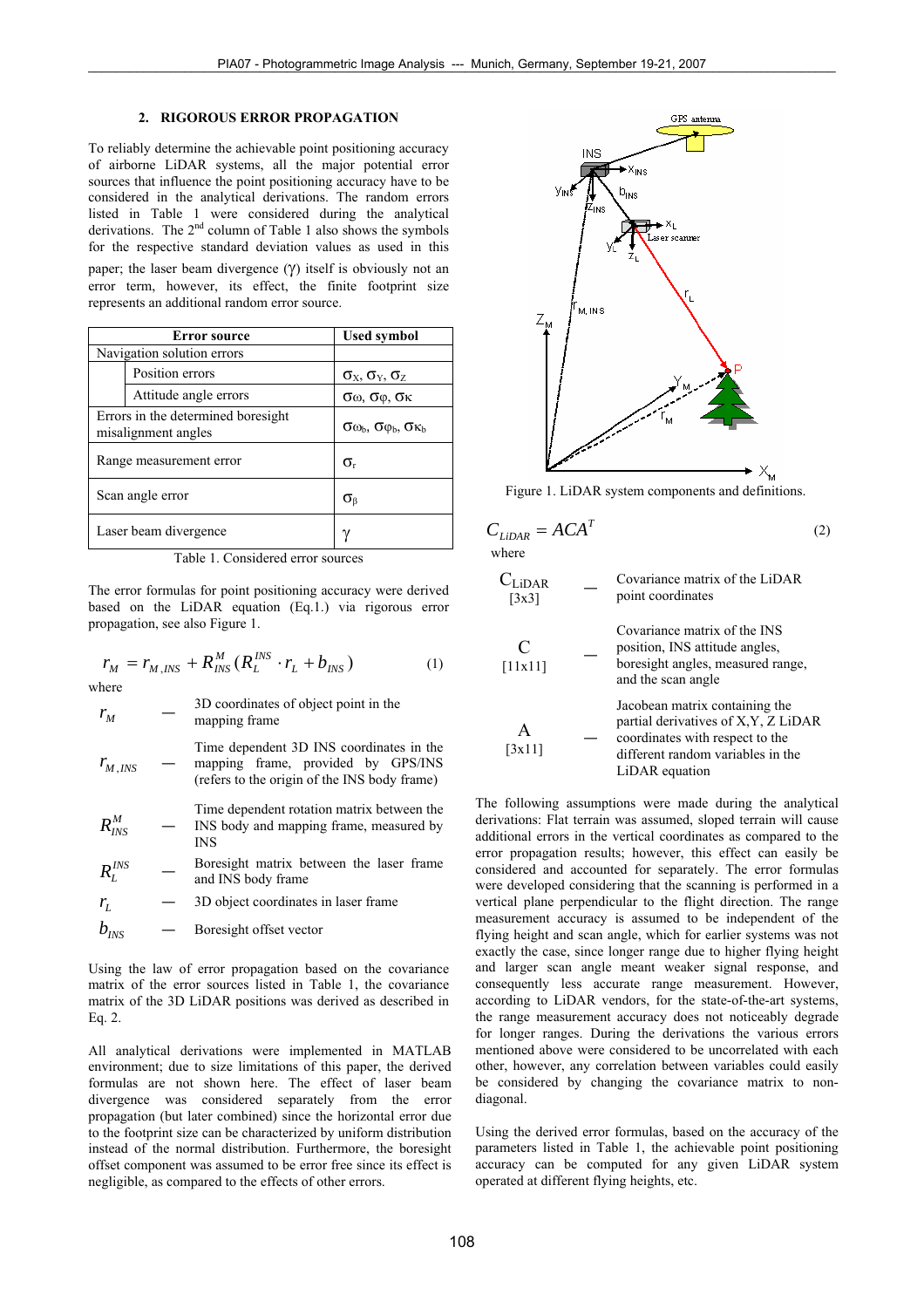#### **3. EXAMPLES OF ACHIAVABLE LIDAR POINT POSITIONING ACCURACY**

In the following examples, select accuracy plots are shown. The figures were generated using typical accuracy values for the various error sources that represent the state-of-the-art LiDAR systems. For the flight parameters, such as flying height, and the maximum scan angle values – or in some figures value ranges – that are frequently used in LiDAR mapping, were considered.

The accuracy of the navigation parameters, the position and attitude angle accuracies used in these examples are chosen based on the post-processed accuracy specifications of the Applanix  $POS/AV^{T\hat{M}}$  systems. Since the examples are intended to illustrate the performance that can be expected from state-ofthe-art systems, only the accuracies provided by the high-end systems, such as  $POS/AV^{TM}$  410-610, (www.applanix.com) were considered for the examples. Consequently, for the generation of the following accuracy plots, the accuracy ranges listed in Table 2 were used. For the accuracy of the boresight misalignment angles, typical achievable standard deviations of the calibrated boresight misalignment angles were considered (Burman, 2001; Skaloud and Lichti, 2006). Table 2 contains the values that were used in the generated examples. The range measurement was assumed to have a 1 cm standard deviation  $(1\sigma)$ , this value is based on the system specifications of state-ofthe-art LiDAR systems. It should be emphasized that our example plots assume hard surfaces; the ranging accuracy used in our computations is obviously not valid in vegetated areas. The accuracy of scan angle measurement is typically not addressed in the literature or in the system specifications provided by LiDAR vendors. In the examples below, a quantization error with  $0.0007^{\circ}$  standard deviation  $(1\sigma)$  was assumed, which was mentioned as a valid value for the Riegel LMQ-280 system in (Campbell, et. al, 2003). The laser beam divergence (γ) of 0.3 mrad was considered based on LiDAR system specifications of modern LiDAR systems.

| Parameter                                      | Value $(10)$                                        |
|------------------------------------------------|-----------------------------------------------------|
| $\sigma_{\rm x}$ , $\sigma_{\rm y}$            | 5-15 cm,                                            |
| $\sigma_{Z}$                                   | 7.5-22.5 cm $(1.5 * \sigma_X, \sigma_X = \sigma_Y)$ |
| $\sigma_{\omega}$ , $\sigma_{\phi}$            | $10" - 30"$                                         |
| σк                                             | $20$ "-60" (2*σω, σω=σφ)                            |
| $\sigma_{\omega_{\rm b}}\sigma_{\phi_{\rm b}}$ | 10"                                                 |
| $\sigma_{\kappa_{\rm b}}$                      | 30"                                                 |
| $\sigma_{\rm r}$                               | 1 cm                                                |
|                                                | $0.0007$ °                                          |

Table 2. Standard deviation values of parameters assumed for the illustrated examples

For the sake of simplicity, the plots below illustrate the accuracy of the LiDAR point coordinates in a local right-handed coordinate system that has its X-axis aligned in the flight direction, Y-axis points to the scan direction, and Z up. Furthermore, for the generation of these plots all three aircraft attitude angles (roll, pitch, and heading) were assumed to be zero for the same reason, but any other value could be used in the derived accuracy formulas. In all plots shown in the paper the vertical (Z) accuracy is shown in red, the accuracy in the scan direction (Y) is marked with green color, and in the flying direction  $(X)$  it is shown in blue.

## **3.1 The Effect of Attitude Angle Errors**

Figure 2 and 3 illustrate the effect of attitude angle errors on the achievable point positioning accuracy as a function of scan angle for 600 m and 1500m flying height, respectively. To better show the effects of the attitude angle errors, in these figures all other variables are considered to be error free. The 'Sigma omega phi'-axis of these figures show the  $\sigma\omega$ ,  $\sigma\phi$ values, the  $\sigma$ <sub>K</sub> value was taken according to the ratio shown in Table 2. As the figures show, the attitude angle errors have stronger effect on the horizontal positions than on the vertical one, and errors in all three coordinate directions increase for higher flying heights. Furthermore, the effect of attitude angle errors on the coordinate accuracy in the scan direction does not change with the scan angle, while the accuracy in both the flying direction and the vertical coordinate direction degrades with increasing scan angles (towards the sides of the LiDAR strips). This increasing effect of attitude angle errors in the flying direction is caused by the  $\kappa$  angle error that has increasing effect for larger scan angles, while the accuracy degradation of the vertical coordinates towards the sides of the strip is due to the ω attitude angle error that also has increasing effect with larger scan angles.



Figure 2. Effect of attitude angle errors on point positioning as a function of scan angle for H=600 m.



Figure 3. Effect of attitude angle errors on point positioning as a function of scan angle for H=1500 m.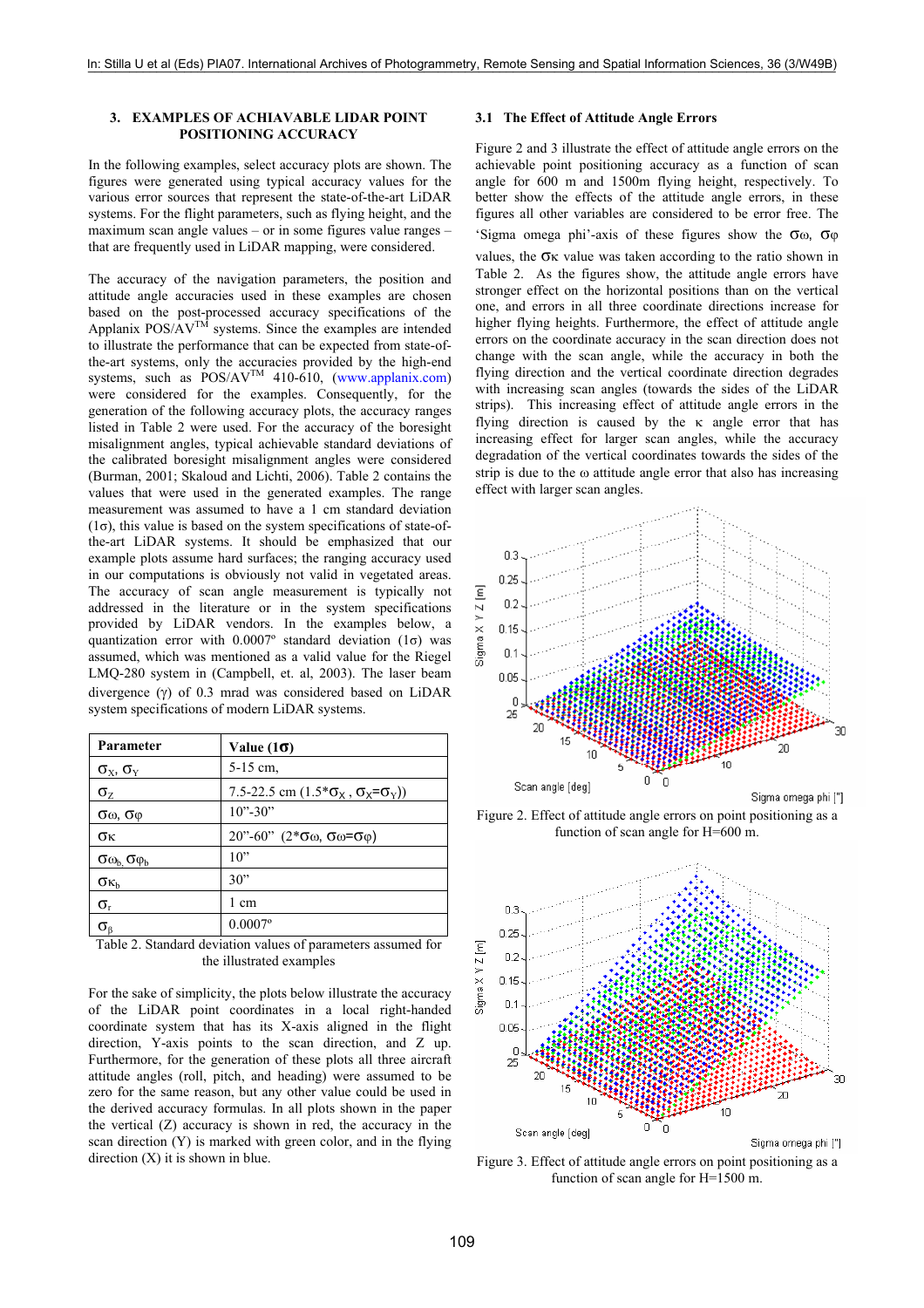#### **3.2 The Effect of All Navigation Errors**

To illustrate the effect of the accuracy of all the navigation parameters, Figure 4 and 5 illustrate the achievable point positioning accuracy as a function of the accuracy of the aircraft position and attitude angles for 600 m and 1500m flying height, respectively. To better show the effects of navigation errors, in these figures all other variables are considered to be error free. The figures illustrate the point positioning accuracies at 10º scan angle, and in order to also show the effect of aircraft position and the attitude errors separately from each other; the point positioning accuracies were computed starting at zero navigation errors, but the realistic values are in the ranges shown in Table 2. As Figure 4 illustrates, for lower flying heights, the accuracy of the aircraft position has a relatively larger effect on the point positioning accuracy as compared to the angular errors (in particular, on the vertical coordinates). Note that the higher positioning errors in the vertical coordinates for larger aircraft position errors in this figure are caused by the 1.5 ratio of  $\sigma_Z/\sigma_{X,Y}$  (which is rather realistic) used in the computation. This might be a bit surprising, since LiDAR vertical accuracy is known to be better than the horizontal one, which, as the other figures show, is normally true due to the other errors that affect the horizontal position more (especially the beam divergence and attitude errors). As Figure 5 shows, as the flying height increases, the attitude angle errors have increasing effect on the point positioning accuracy, while the effect of aircraft position errors do not increase.



Figure 4. Effect of navigation errors on point positioning for H=600 m at 10º scan angle.



Figure 5. Effect of navigation errors on point positioning for H=1500 m at 10º scan angle.

#### **3.3 All Error Sources Considered**

Figure 6 and 7 illustrate the point positioning accuracies for the same cases as Figure 4 and 5, but in these figures all other error sources with accuracies listed in Table 2 were also considered. The zero aircraft position error and zero attitude error (which is obviously not a realistic case) is only intended to show the effect purely of all other error sources excluding the navigation errors. As these plots show, these other error sources have stronger effect on the horizontal position than on the vertical, and especially for higher flying height, the vertical LiDAR point accuracy is indeed better as compared to the horizontal accuracy (except for some unrealistic cases when the accuracy of the aircraft position is much worse than that of the attitude angles).



Figure 6. Standard deviation of point positioning for H=600m at 10º scan angle as a function of navigation errors, all errors considered.



Figure 7. Standard deviation of point positioning for H=1500m at 10º scan angle as a function of navigation errors, all errors considered.

#### **3.4 Flying Height and Scan Angle Dependency**

Finally, Figure 8 illustrates the point positioning accuracies achievable as a function of flying height and scan angle. This plot is intended to show the case of a state-of-the-art LiDAR system including a highly accurate navigation solution. For this figure the following standard deviations were considered:  $σ<sub>X</sub>=σ<sub>Y</sub>=5cm, σ<sub>Z</sub>=7.5cm, σ<sub>ω</sub>=σ<sub>φ</sub>=15", σ<sub>K</sub>=30", the accuracy$ of the other parameters were assumed as shown in Table 2. As